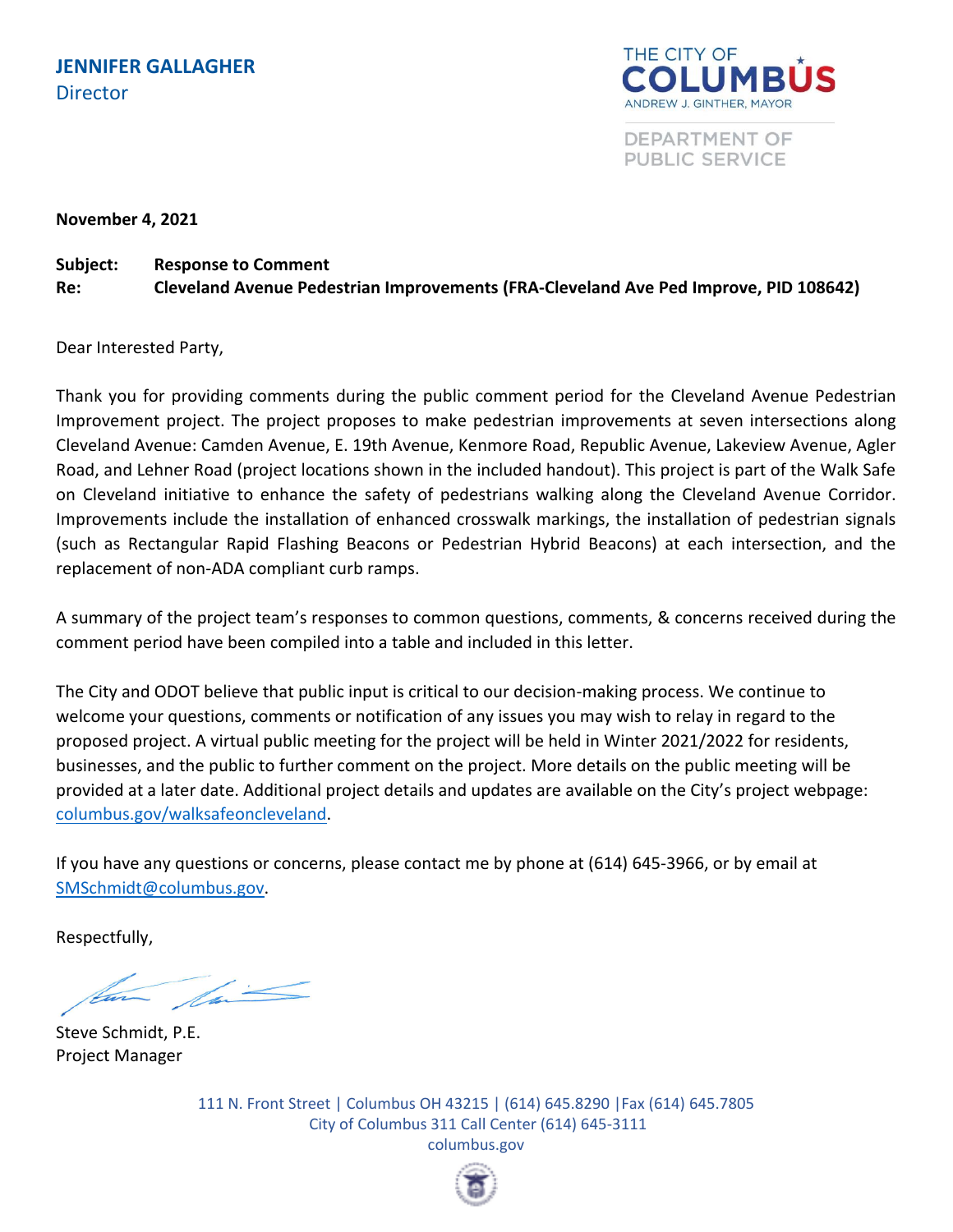## **FRA-Cleveland Ave Pedestrian Improvements, PID 108642 Public Comments and Responses**

| <b>Comment</b>                                                                                                                                                                                                                                                                                                                                                                                              | <b>Project Team Response</b>                                                                                                                                                                                                                                                                                                                                                                                                                                                                                                                                                                                                                                                                                                                                                                                                                                                                 |
|-------------------------------------------------------------------------------------------------------------------------------------------------------------------------------------------------------------------------------------------------------------------------------------------------------------------------------------------------------------------------------------------------------------|----------------------------------------------------------------------------------------------------------------------------------------------------------------------------------------------------------------------------------------------------------------------------------------------------------------------------------------------------------------------------------------------------------------------------------------------------------------------------------------------------------------------------------------------------------------------------------------------------------------------------------------------------------------------------------------------------------------------------------------------------------------------------------------------------------------------------------------------------------------------------------------------|
| I'm concerned about kids & adults crossing the<br>street to go to the library or other business.                                                                                                                                                                                                                                                                                                            | The purpose of the project is to enhance the safety of<br>pedestrians walking along the Cleveland Avenue Corridor<br>by making pedestrian improvements at seven intersections<br>along Cleveland Avenue. Two of the project locations are<br>located next to libraries which will help children and adults<br>safely cross the street.<br>This project will install a crosswalk at the intersection of<br>Republic Avenue and Cleveland Avenue to help pedestrians<br>safely cross the street to and from nearby locations such as<br>the Family Dollar Store. Overhead signage will also be                                                                                                                                                                                                                                                                                                 |
| I walk to the Family Dollar Store and there is                                                                                                                                                                                                                                                                                                                                                              | installed to alert drivers to the pedestrian crossing.                                                                                                                                                                                                                                                                                                                                                                                                                                                                                                                                                                                                                                                                                                                                                                                                                                       |
| currently no crosswalk. A traffic light would<br>help make it safer.<br>Is it possible to install a traffic signal between<br>some of these longer stretches to encourage<br>slower traffic?<br>My concern is how to encourage drivers to<br>observe the crosswalks. People drive so fast<br>here and I wonder if the flashing lights are<br>sufficient to create safety and confidence for<br>pedestrians. | Research has shown that Rectangular Rapid-Flashing<br>Beacons are effective at increasing driver visibility and<br>compliance with yielding to crosswalks. The treatments<br>proposed adjacent to the library branches, Pedestrian<br>Hybrid Beacons, require drivers to come to a complete<br>stop when activated by pedestrians wishing to cross<br>Cleveland Avenue. Traffic signals can actually increase<br>crashes if installed at inappropriate locations. Therefore,<br>traffic signals can only be installed when federal<br>requirements, called warrants, are met. Additionally, these<br>requirements include stipulations that traffic signals should<br>not be used for speed control or traffic calming. If there is<br>a specific intersection where you have concerns, please<br>contact the 311 Service Center at:<br>https://311.columbus.gov/ or by calling 614-645-3111 |
| Please continue to contract with our youth<br>and community members for paid positions to<br>pick up trash and debris.<br>Expand paid employment of youth for<br>community maintenance and trash clean up.                                                                                                                                                                                                  | Thank you for your comment. These requests have been<br>forwarded on to the appropriate City Departments.                                                                                                                                                                                                                                                                                                                                                                                                                                                                                                                                                                                                                                                                                                                                                                                    |
| Any improvements are welcomed.                                                                                                                                                                                                                                                                                                                                                                              | Thank you for your comment.                                                                                                                                                                                                                                                                                                                                                                                                                                                                                                                                                                                                                                                                                                                                                                                                                                                                  |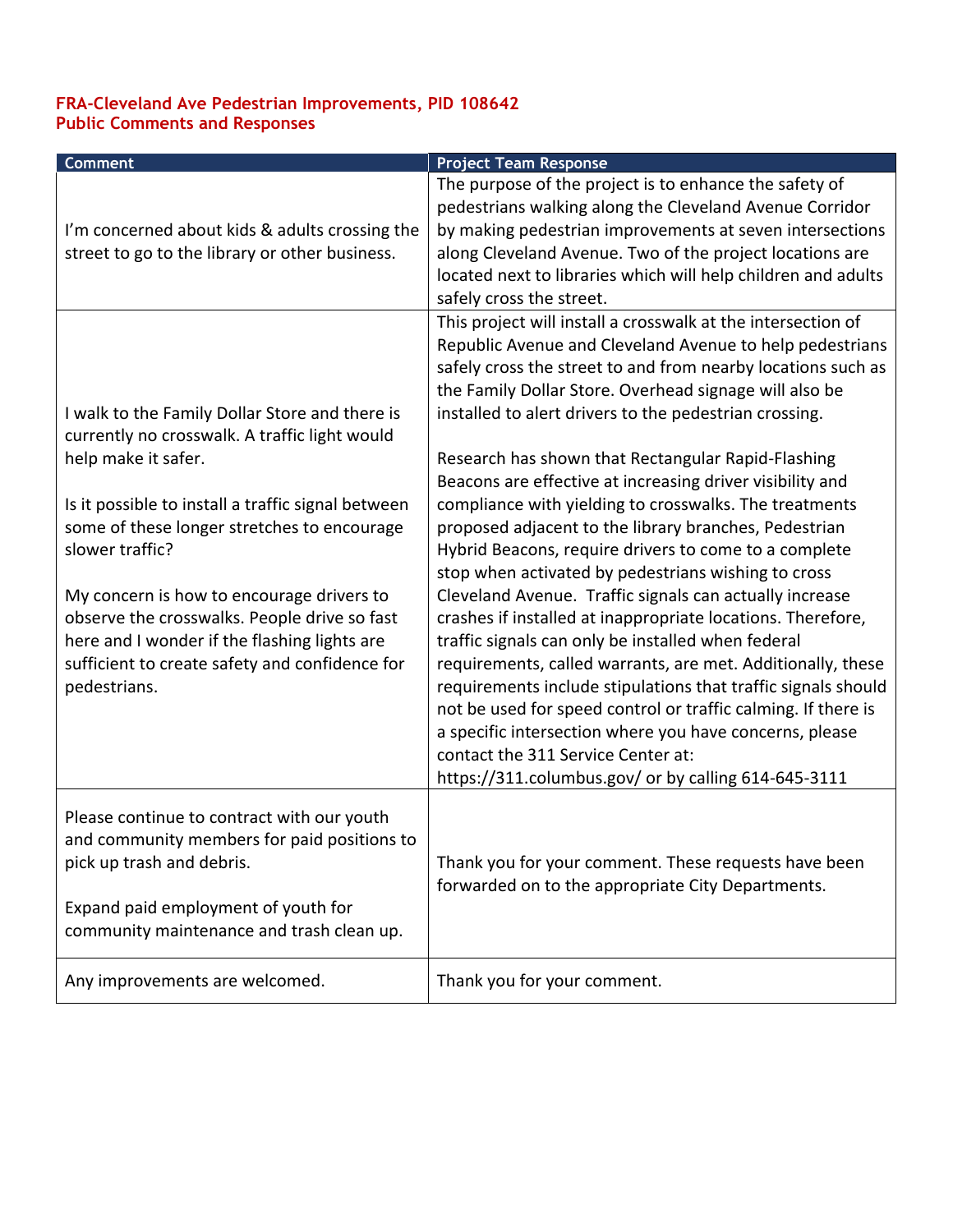| Enforce business owners to keep businesses<br>areas free of trash and weeds. This<br>responsibility should not be the sole burden of<br>community volunteers.<br>Businesses on Cleveland Avenue should be<br>accountable for keeping the business areas<br>clean, not allow cars to park on the sidewalks,<br>and maintain weeds. Many businesses do not<br>reflect a positive community image and may<br>not be complementary to the proposed<br>improvements. | Businesses may be reported through our 311 system at:<br>https://311.columbus.gov/ or by calling 614-645-3111.                                                                                                                                  |
|-----------------------------------------------------------------------------------------------------------------------------------------------------------------------------------------------------------------------------------------------------------------------------------------------------------------------------------------------------------------------------------------------------------------------------------------------------------------|-------------------------------------------------------------------------------------------------------------------------------------------------------------------------------------------------------------------------------------------------|
| I think speed Limit Signs should be installed to<br>show how fast people are driving Cleveland<br>Avenue. The driving over the speed places<br>pedestrians at risk.                                                                                                                                                                                                                                                                                             |                                                                                                                                                                                                                                                 |
| Additional Speed Limit signs and speed<br>indicators along the corridor are needed with<br>the proposed project.                                                                                                                                                                                                                                                                                                                                                | The City has recently installed "Slow Down, Save a Life"<br>signage in combination with radar speed feedback signs                                                                                                                              |
| Speed limits should be more enforced because<br>many vehicles are speeding and passing<br>unsafely.                                                                                                                                                                                                                                                                                                                                                             | along the Cleveland Avenue corridor. These signs serve as<br>a reminder for drivers to check their speeds and slow down<br>for safety. If further issues with speeding or unsafe driving<br>are observed, please submit a 311 request for speed |
| Speed limits should be enforced because<br>people drive so fast on this stretch, and it can<br>take a while to find a gap in traffic to cross the<br>street.                                                                                                                                                                                                                                                                                                    | enforcement at: https://311.columbus.gov/ or by calling<br>614-645-3111.                                                                                                                                                                        |
| I am in favor of any improvements to the<br>street and traffic flow that increase pedestrian<br>safety, however the biggest factor is bad<br>driving, distracted or speeding, or both.                                                                                                                                                                                                                                                                          |                                                                                                                                                                                                                                                 |
| The crossing signal at Kenmore and Cleveland<br>Avenue is very needed. Thank you for<br>including in the project. This crossing has been<br>needed for several years and includes the<br>need for children and adults to safely cross for<br>the Library.                                                                                                                                                                                                       | Thank you for your comment.                                                                                                                                                                                                                     |